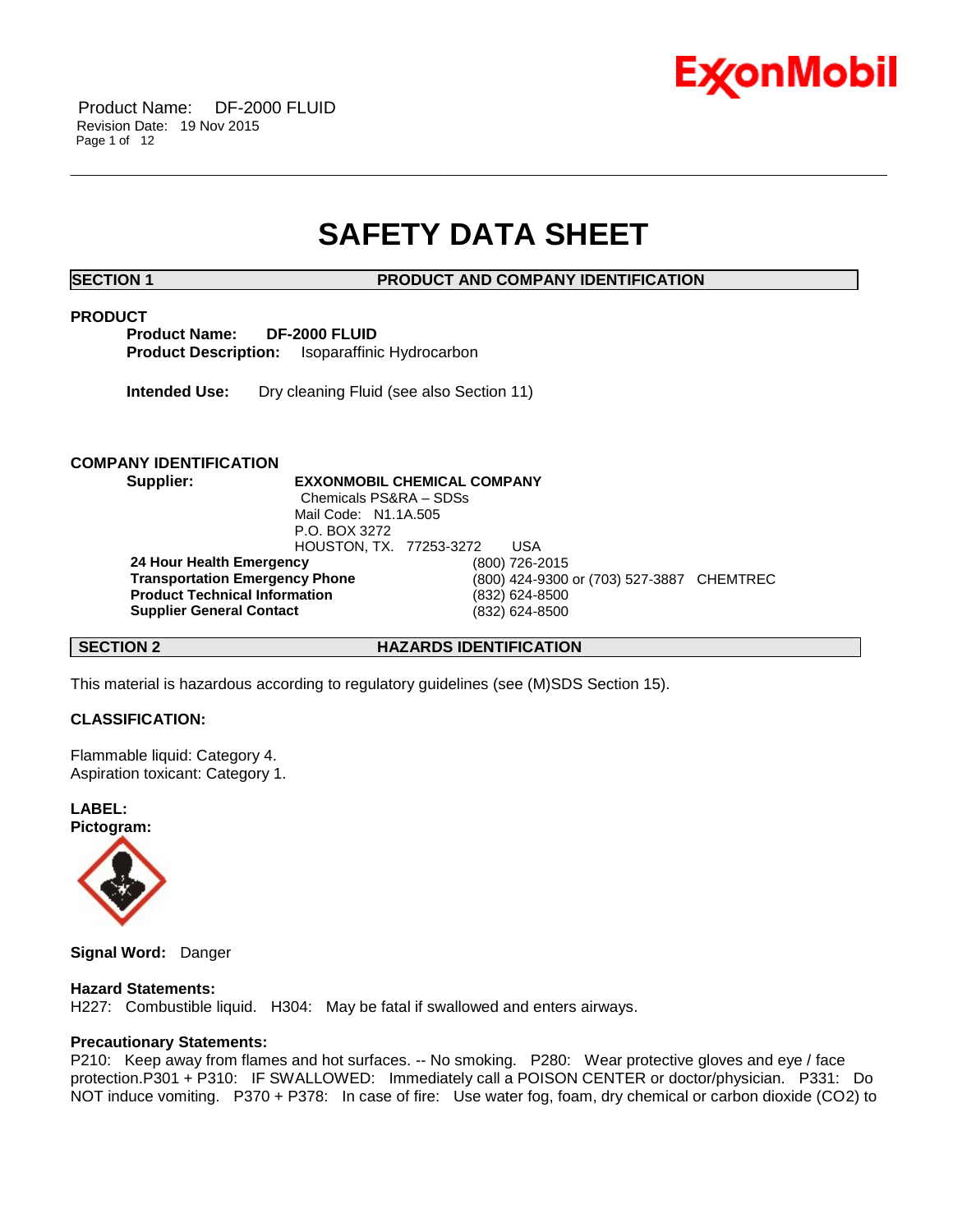

Product Name: DF-2000 FLUID Revision Date: 19 Nov 2015 Page 2 of 12

\_\_\_\_\_\_\_\_\_\_\_\_\_\_\_\_\_\_\_\_\_\_\_\_\_\_\_\_\_\_\_\_\_\_\_\_\_\_\_\_\_\_\_\_\_\_\_\_\_\_\_\_\_\_\_\_\_\_\_\_\_\_\_\_\_\_\_\_\_\_\_\_\_\_\_\_\_\_\_\_\_\_\_\_\_\_\_\_\_\_\_\_\_\_\_\_\_\_\_\_\_\_\_\_\_\_\_\_\_\_\_\_\_\_\_\_\_\_ extinguish.P403 + P235: Store in a well-ventilated place. Keep cool. P405: Store locked up.P501: Dispose of contents and container in accordance with local regulations.

**Contains:** NAPHTHA (PETROLEUM), HYDROTREATED HEAVY

### **Other hazard information:**

### **HAZARD NOT OTHERWISE CLASSIFIED (HNOC):** None as defined under 29 CFR 1910.1200.

#### **PHYSICAL / CHEMICAL HAZARDS**

Material can accumulate static charges which may cause an ignition. Material can release vapors that readily form flammable mixtures. Vapor accumulation could flash and/or explode if ignited. Combustible.

### **HEALTH HAZARDS**

May be irritating to the eyes, nose, throat, and lungs. Repeated exposure may cause skin dryness or cracking.

# **ENVIRONMENTAL HAZARDS**

No significant hazards.

| <b>NFPA Hazard ID:</b> | Health: | Flammability: 2 | Reactivity: 0 |  |
|------------------------|---------|-----------------|---------------|--|
| <b>HMIS Hazard ID:</b> | Health: | Flammability: 2 | Reactivity: 0 |  |

**NOTE:** This material should not be used for any other purpose than the intended use in Section 1 without expert advice. Health studies have shown that chemical exposure may cause potential human health risks which may vary from person to person.

#### **SECTION 3 COMPOSITION / INFORMATION ON INGREDIENTS**

This material is defined as a complex substance.

# **Hazardous Substance(s) or Complex Substance(s) required for disclosure**

| <b>Name</b>                                                 | CAS#       | Concentration* | <b>GHS Hazard Codes</b>  |
|-------------------------------------------------------------|------------|----------------|--------------------------|
| MA (PETROLEUM). HYDROTREATED HEAVY)<br><b>INAPHT</b><br>ГНА | 64742-48-9 | 100%           | H304<br>100 <sup>2</sup> |

\* All concentrations are percent by weight unless material is a gas. Gas concentrations are in percent by volume. Concentration values may vary.

As per paragraph (i) of 29 CFR 1910.1200, formulation is considered a trade secret and specific chemical identity and exact percentage (concentration) of composition may have been withheld. Specific chemical identity and exact percentage composition will be provided to health professionals, employees, or designated representatives in accordance with applicable provisions of paragraph (i).

| <b>SECTION</b> | <b>FIRST AID MEASURES</b> |
|----------------|---------------------------|
|                |                           |

#### **INHALATION**

Remove from further exposure. For those providing assistance, avoid exposure to yourself or others. Use adequate respiratory protection. If respiratory irritation, dizziness, nausea, or unconsciousness occurs, seek immediate medical assistance. If breathing has stopped, assist ventilation with a mechanical device or use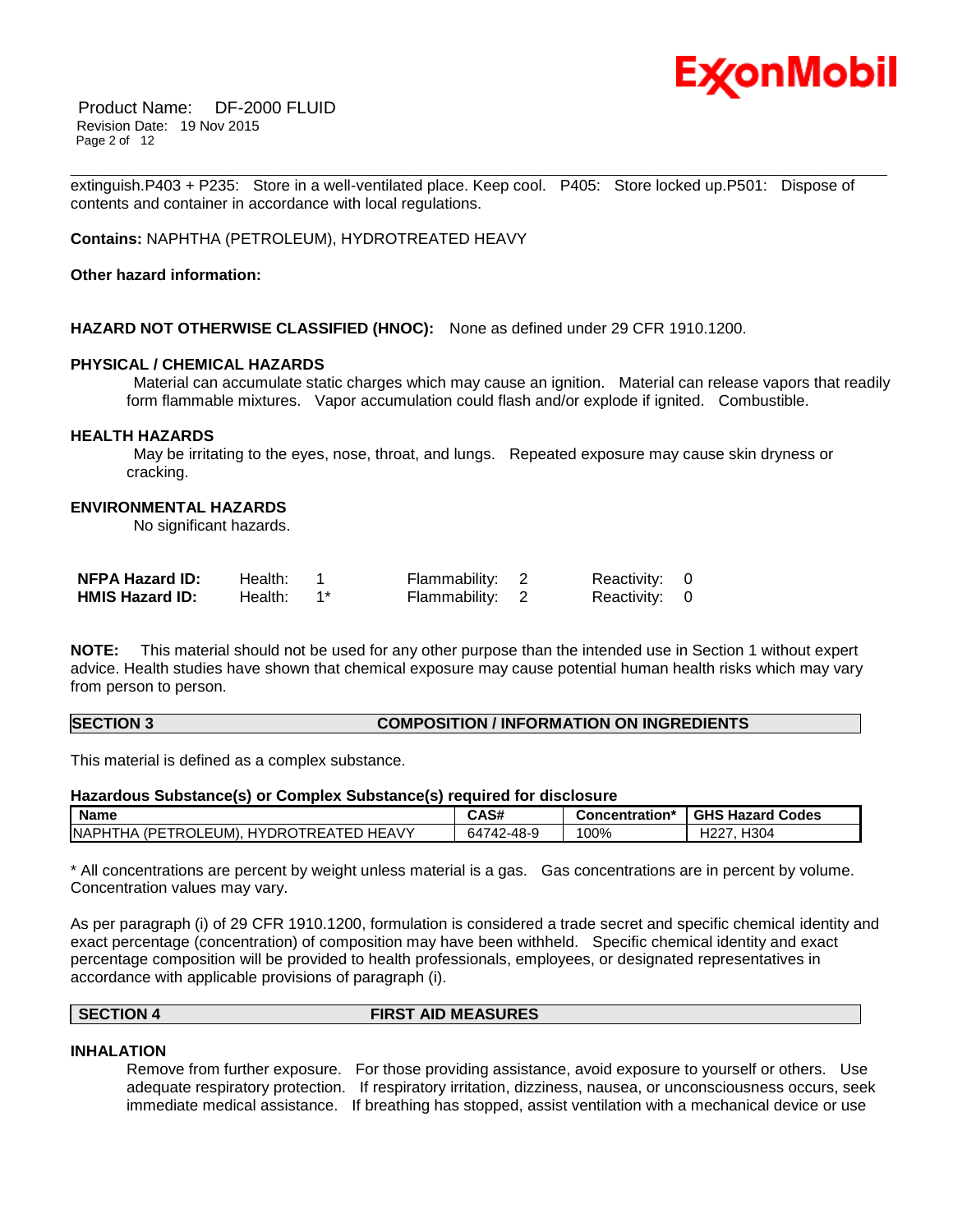

mouth-to-mouth resuscitation.

### **SKIN CONTACT**

Wash contact areas with soap and water. Remove contaminated clothing. Launder contaminated clothing before reuse.

\_\_\_\_\_\_\_\_\_\_\_\_\_\_\_\_\_\_\_\_\_\_\_\_\_\_\_\_\_\_\_\_\_\_\_\_\_\_\_\_\_\_\_\_\_\_\_\_\_\_\_\_\_\_\_\_\_\_\_\_\_\_\_\_\_\_\_\_\_\_\_\_\_\_\_\_\_\_\_\_\_\_\_\_\_\_\_\_\_\_\_\_\_\_\_\_\_\_\_\_\_\_\_\_\_\_\_\_\_\_\_\_\_\_\_\_\_\_

#### **EYE CONTACT**

Flush thoroughly with water. If irritation occurs, get medical assistance.

#### **INGESTION**

Seek immediate medical attention. Do not induce vomiting.

#### **NOTE TO PHYSICIAN**

If ingested, material may be aspirated into the lungs and cause chemical pneumonitis. Treat appropriately.

# **SECTION 5 FIRE FIGHTING MEASURES**

#### **EXTINGUISHING MEDIA**

**Appropriate Extinguishing Media:** Use water fog, foam, dry chemical or carbon dioxide (CO2) to extinguish flames.

**Inappropriate Extinguishing Media:** Straight Streams of Water

# **FIRE FIGHTING**

**Fire Fighting Instructions:** Evacuate area. Prevent runoff from fire control or dilution from entering streams, sewers, or drinking water supply. Firefighters should use standard protective equipment and in enclosed spaces, self-contained breathing apparatus (SCBA). Use water spray to cool fire exposed surfaces and to protect personnel.

**Unusual Fire Hazards:** Combustible. Hazardous material. Firefighters should consider protective equipment indicated in Section 8.

**Hazardous Combustion Products:** Incomplete combustion products, Oxides of carbon, Smoke, Fume

# **FLAMMABILITY PROPERTIES**

**Flash Point [Method]:** >61°C (142°F) [ASTM D-93] **Flammable Limits (Approximate volume % in air):** LEL: 0.7 UEL: 5.3 **Autoignition Temperature:** 335°C (635°F)

### **SECTION 6 ACCIDENTAL RELEASE MEASURES**

#### **NOTIFICATION PROCEDURES**

In the event of a spill or accidental release, notify relevant authorities in accordance with all applicable regulations. US regulations require reporting releases of this material to the environment which exceed the applicable reportable quantity or oil spills which could reach any waterway including intermittent dry creeks. The National Response Center can be reached at (800)424-8802.

# **PROTECTIVE MEASURES**

Avoid contact with spilled material. Warn or evacuate occupants in surrounding and downwind areas if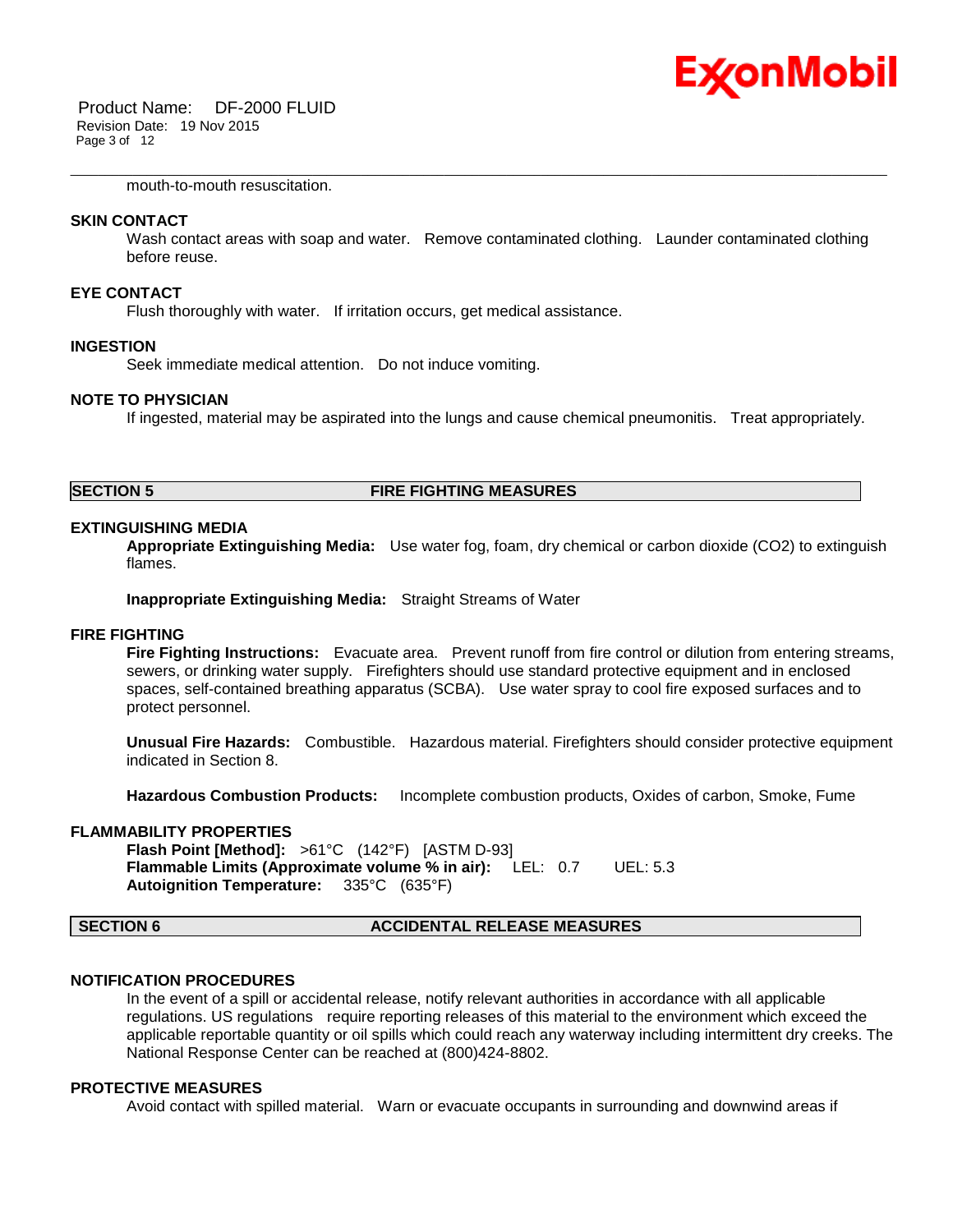

Product Name: DF-2000 FLUID Revision Date: 19 Nov 2015 Page 4 of 12

> required due to toxicity or flammability of the material. See Section 5 for fire fighting information. See the Hazard Identification Section for Significant Hazards. See Section 4 for First Aid Advice. See Section 8 for advice on the minimum requirements for personal protective equipment. Additional protective measures may be necessary, depending on the specific circumstances and/or the expert judgment of the emergency responders.

\_\_\_\_\_\_\_\_\_\_\_\_\_\_\_\_\_\_\_\_\_\_\_\_\_\_\_\_\_\_\_\_\_\_\_\_\_\_\_\_\_\_\_\_\_\_\_\_\_\_\_\_\_\_\_\_\_\_\_\_\_\_\_\_\_\_\_\_\_\_\_\_\_\_\_\_\_\_\_\_\_\_\_\_\_\_\_\_\_\_\_\_\_\_\_\_\_\_\_\_\_\_\_\_\_\_\_\_\_\_\_\_\_\_\_\_\_\_

For emergency responders: Respiratory protection: half-face or full-face respirator with filter(s) for organic vapor and, when applicable, H2S, or Self Contained Breathing Apparatus (SCBA) can be used depending on the size of spill and potential level of exposure. If the exposure cannot be completely characterized or an oxygen deficient atmosphere is possible or anticipated, SCBA is recommended. Work gloves that are resistant to aromatic hydrocarbons are recommended. Note: gloves made of polyvinyl acetate (PVA) are not water-resistant and are not suitable for emergency use. Chemical goggles are recommended if splashes or contact with eyes is possible. Small spills: normal antistatic work clothes are usually adequate. Large spills: full body suit of chemical resistant, antistatic material is recommended.

### **SPILL MANAGEMENT**

**Land Spill:** Eliminate all ignition sources (no smoking, flares, sparks or flames in immediate area). Stop leak if you can do it without risk. All equipment used when handling the product must be grounded. Do not touch or walk through spilled material. Prevent entry into waterways, sewer, basements or confined areas. A vapor suppressing foam may be used to reduce vapors. Use clean non-sparking tools to collect absorbed material. Absorb or cover with dry earth, sand or other non-combustible material and transfer to containers. Large Spills: Water spray may reduce vapor; but may not prevent ignition in closed spaces. Recover by pumping or with suitable absorbent.

**Water Spill:** Stop leak if you can do it without risk. Warn other shipping. Remove from the surface by skimming or with suitable absorbents. Seek the advice of a specialist before using dispersants.

Water spill and land spill recommendations are based on the most likely spill scenario for this material; however, geographic conditions, wind, temperature, (and in the case of a water spill) wave and current direction and speed may greatly influence the appropriate action to be taken. For this reason, local experts should be consulted. Note: Local regulations may prescribe or limit action to be taken.

#### **ENVIRONMENTAL PRECAUTIONS**

Large Spills: Dike far ahead of liquid spill for later recovery and disposal. Prevent entry into waterways, sewers, basements or confined areas.

#### **SECTION 7 HANDLING AND STORAGE**

#### **HANDLING**

Avoid contact with skin. Prevent small spills and leakage to avoid slip hazard. Material can accumulate static charges which may cause an electrical spark (ignition source). When the material is handled in bulk, an electrical spark could ignite any flammable vapors from liquids or residues that may be present (e.g., during switch-loading operations). Use proper bonding and/or ground procedures. However, bonding and grounds may not eliminate the hazard from static accumulation. Consult local applicable standards for guidance. Additional references include American Petroleum Institute 2003 (Protection Against Ignitions Arising out of Static, Lightning and Stray Currents) or National Fire Protection Agency 77 (Recommended Practice on Static Electricity) or CENELEC CLC/TR 50404 (Electrostatics - Code of practice for the avoidance of hazards due to static electricity).

#### **Loading/Unloading Temperature:** [Ambient]

**Transport Temperature:** [Ambient]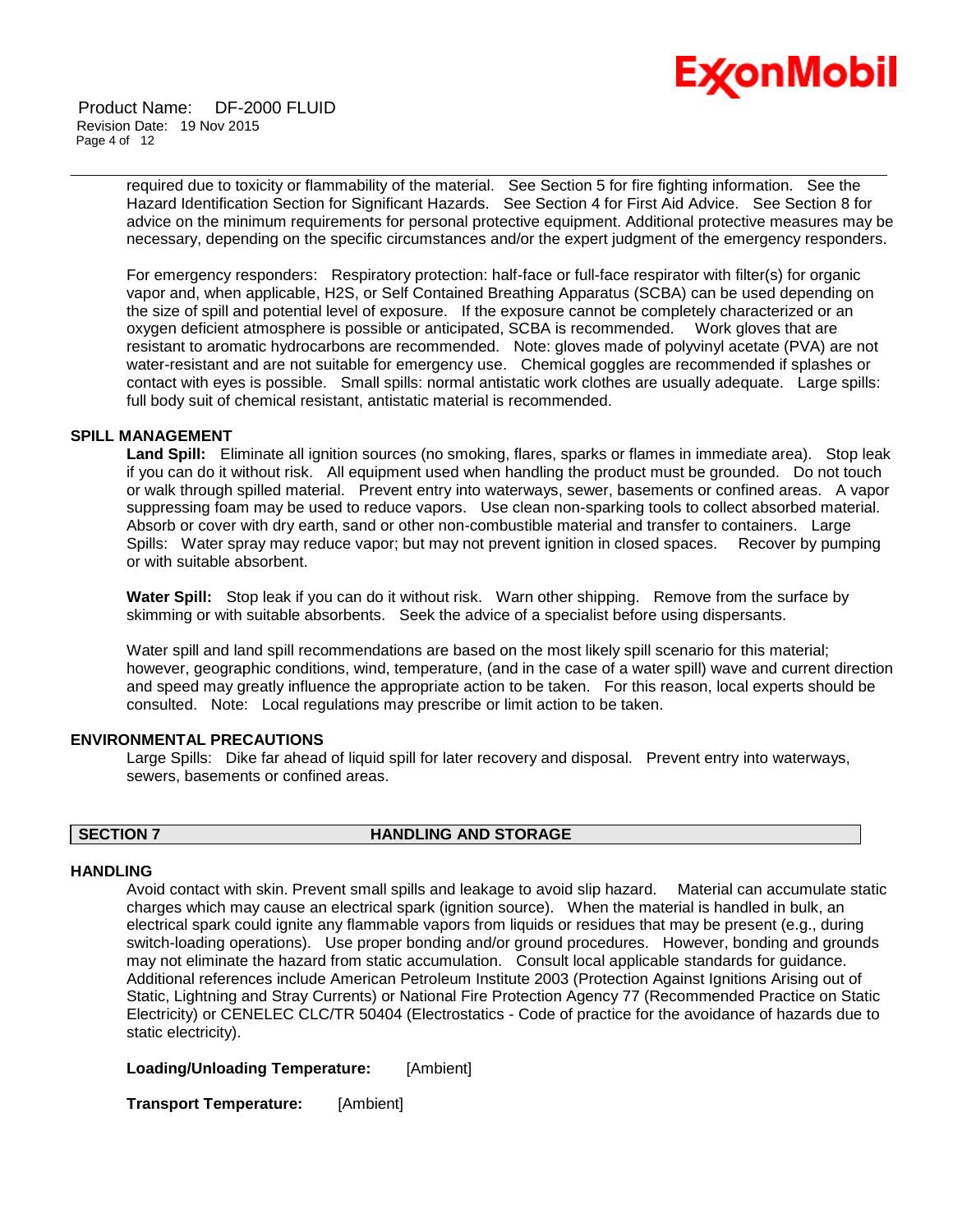Product Name: DF-2000 FLUID Revision Date: 19 Nov 2015 Page 5 of 12

# **Transport Pressure:** [Ambient]

**Static Accumulator:** This material is a static accumulator. A liquid is typically considered a nonconductive, static accumulator if its conductivity is below 100 pS/m (100x10E-12 Siemens per meter) and is considered a semiconductive, static accumulator if its conductivity is below 10,000 pS/m. Whether a liquid is nonconductive or semiconductive, the precautions are the same. A number of factors, for example liquid temperature, presence of contaminants, anti-static additives and filtration can greatly influence the conductivity of a liquid.

\_\_\_\_\_\_\_\_\_\_\_\_\_\_\_\_\_\_\_\_\_\_\_\_\_\_\_\_\_\_\_\_\_\_\_\_\_\_\_\_\_\_\_\_\_\_\_\_\_\_\_\_\_\_\_\_\_\_\_\_\_\_\_\_\_\_\_\_\_\_\_\_\_\_\_\_\_\_\_\_\_\_\_\_\_\_\_\_\_\_\_\_\_\_\_\_\_\_\_\_\_\_\_\_\_\_\_\_\_\_\_\_\_\_\_\_\_\_

# **STORAGE**

The container choice, for example storage vessel, may effect static accumulation and dissipation. Keep container closed. Handle containers with care. Open slowly in order to control possible pressure release. Store in a cool, well-ventilated area. Storage containers should be grounded and bonded. Fixed storage containers, transfer containers and associated equipment should be grounded and bonded to prevent accumulation of static charge.

**Storage Temperature:** [Ambient] **Storage Pressure:** [Ambient]

**Suitable Containers/Packing:** Tankers; Tank Trucks; Railcars; Barges; Drums **Suitable Materials and Coatings (Chemical Compatibility):** Inorganic Zinc Coatings; Epoxy Phenolics; Teflon; Neoprene; Stainless Steel; Carbon Steel **Unsuitable Materials and Coatings:** Vinyl Coatings; Natural Rubber; Butyl Rubber; Ethylene-proplyene-diene monomer (EPDM)

# **SECTION 8 EXPOSURE CONTROLS / PERSONAL PROTECTION**

# **EXPOSURE LIMIT VALUES**

### **Exposure limits/standards (Note: Exposure limits are not additive)**

| <b>Substance Name</b>                      | Form | Limit / Standard |             |           | <b>NOTE</b> | Source  |
|--------------------------------------------|------|------------------|-------------|-----------|-------------|---------|
| NAPHTHA (PETROLEUM).<br>HYDROTREATED HEAVY |      | <b>TWA</b>       | 400 mg/m3 l | $100$ ppm | N/A         | OSHA Z1 |

NOTE: Limits/standards shown for guidance only. Follow applicable regulations.

No biological limits allocated.

#### **ENGINEERING CONTROLS**

The level of protection and types of controls necessary will vary depending upon potential exposure conditions. Control measures to consider:

Adequate ventilation should be provided so that exposure limits are not exceeded. Use explosion-proof ventilation equipment.

# **PERSONAL PROTECTION**

Personal protective equipment selections vary based on potential exposure conditions such as applications, handling practices, concentration and ventilation. Information on the selection of protective equipment for use with this material, as provided below, is based upon intended, normal usage.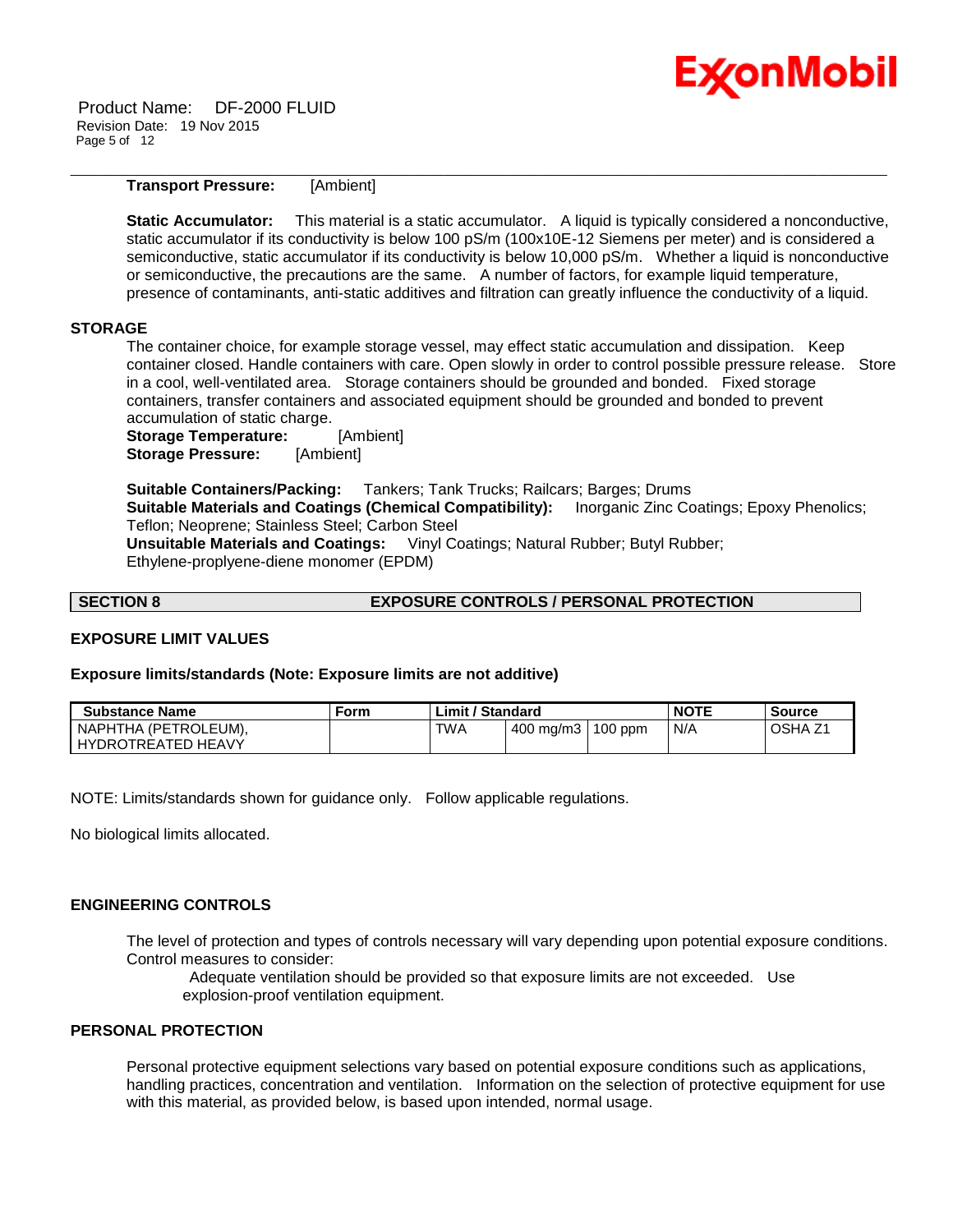

**Respiratory Protection:** If engineering controls do not maintain airborne contaminant concentrations at a level which is adequate to protect worker health, an approved respirator may be appropriate. Respirator selection, use, and maintenance must be in accordance with regulatory requirements, if applicable. Types of respirators to be considered for this material include:

\_\_\_\_\_\_\_\_\_\_\_\_\_\_\_\_\_\_\_\_\_\_\_\_\_\_\_\_\_\_\_\_\_\_\_\_\_\_\_\_\_\_\_\_\_\_\_\_\_\_\_\_\_\_\_\_\_\_\_\_\_\_\_\_\_\_\_\_\_\_\_\_\_\_\_\_\_\_\_\_\_\_\_\_\_\_\_\_\_\_\_\_\_\_\_\_\_\_\_\_\_\_\_\_\_\_\_\_\_\_\_\_\_\_\_\_\_\_

Half-face filter respirator

For high airborne concentrations, use an approved supplied-air respirator, operated in positive pressure mode. Supplied air respirators with an escape bottle may be appropriate when oxygen levels are inadequate, gas/vapor warning properties are poor, or if air purifying filter capacity/rating may be exceeded.

**Hand Protection:** Any specific glove information provided is based on published literature and glove manufacturer data. Glove suitability and breakthrough time will differ depending on the specific use conditions. Contact the glove manufacturer for specific advice on glove selection and breakthrough times for your use conditions. Inspect and replace worn or damaged gloves. The types of gloves to be considered for this material include:

If prolonged or repeated contact is likely, chemical resistant gloves are recommended. If contact with forearms is likely, wear gauntlet style gloves.

**Eye Protection:** If contact is likely, safety glasses with side shields are recommended.

**Skin and Body Protection:** Any specific clothing information provided is based on published literature or manufacturer data. The types of clothing to be considered for this material include:

If prolonged or repeated contact is likely, chemical, and oil resistant clothing is recommended.

**Specific Hygiene Measures:** Always observe good personal hygiene measures, such as washing after handling the material and before eating, drinking, and/or smoking. Routinely wash work clothing and protective equipment to remove contaminants. Discard contaminated clothing and footwear that cannot be cleaned. Practice good housekeeping.

# **ENVIRONMENTAL CONTROLS**

Comply with applicable environmental regulations limiting discharge to air, water and soil. Protect the environment by applying appropriate control measures to prevent or limit emissions.

# **SECTION 9 PHYSICAL AND CHEMICAL PROPERTIES**

**Note: Physical and chemical properties are provided for safety, health and environmental considerations only and may not fully represent product specifications. Contact the Supplier for additional information.**

# **GENERAL INFORMATION**

**Physical State:** Liquid **Form:** Clear **Color:** Colorless **Odor:** Odorless **Odor Threshold:** N/D

# **IMPORTANT HEALTH, SAFETY, AND ENVIRONMENTAL INFORMATION**

**Relative Density (at 15 °C):** 0.767 **Density (at 15 °C):** 769 kg/m<sup>3</sup> (6.42 lbs/gal, 0.77 kg/dm<sup>3</sup>) **Flammability (Solid, Gas):** N/A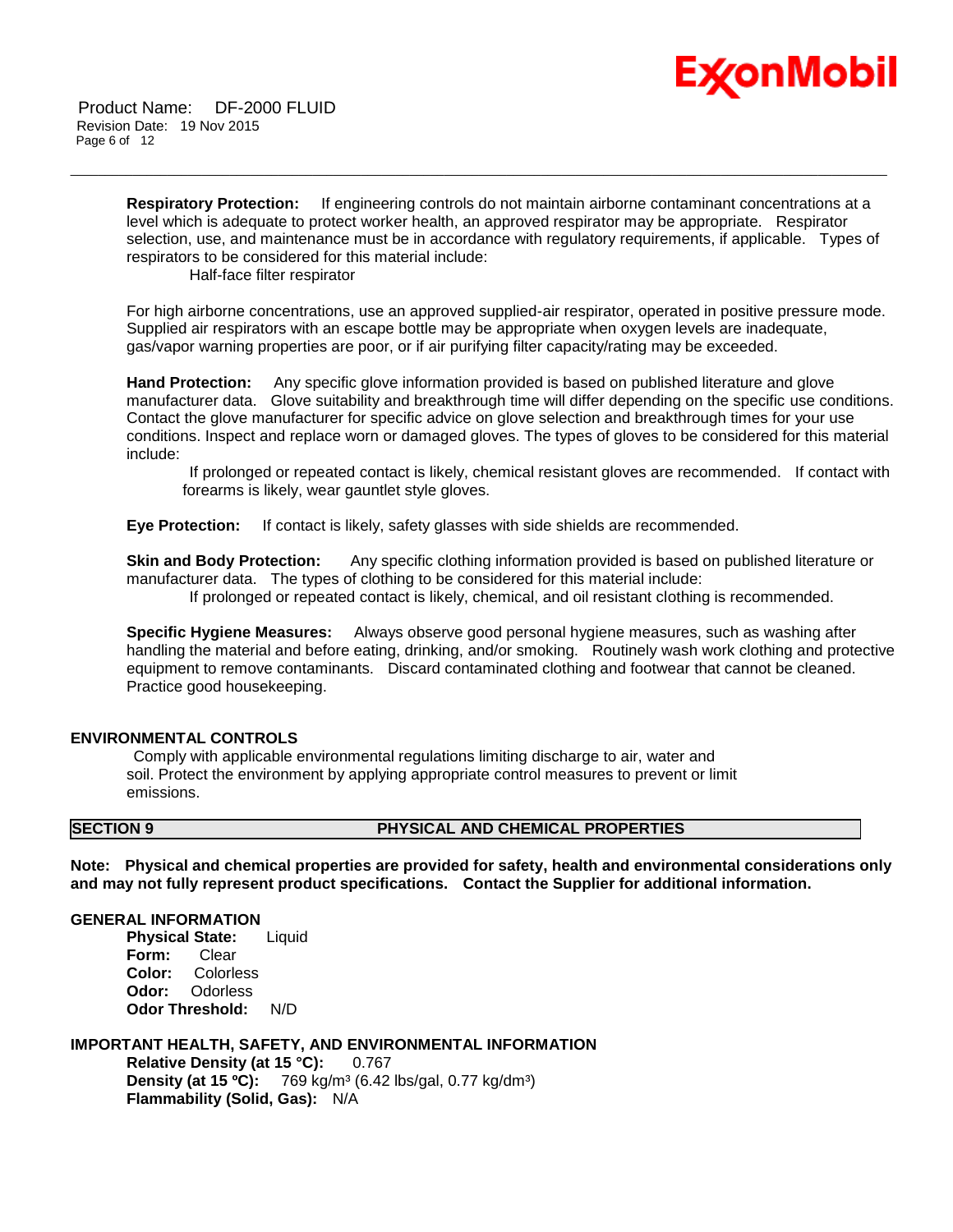

Product Name: DF-2000 FLUID Revision Date: 19 Nov 2015 Page 7 of 12

> **Flash Point [Method]:** >61°C (142°F) [ASTM D-93] **Flammable Limits (Approximate volume % in air):** LEL: 0.7 UEL: 5.3 **Autoignition Temperature:** 335°C (635°F) **Boiling Point / Range:** 185°C (365°F) - 211°C (412°F) **Decomposition Temperature:** N/D **Vapor Density (Air = 1):** 5.6 at 101 kPa **Vapor Pressure:** 0.064 kPa (0.48 mm Hg) at 20 °C | 0.13 kPa (0.98 mm Hg) at 38°C | 0.28 kPa (2.1 mm Hg) at 50°C **Evaporation Rate (n-butyl acetate = 1):** < 0.1 **pH:** N/A **Log Pow (n-Octanol/Water Partition Coefficient):** N/D **Solubility in Water:** Negligible **Viscosity:** 1.55 cSt (1.55 mm2/sec) at 40 °C | 1.99 cSt (1.99 mm2/sec) at 25°C **Oxidizing Properties:** See Hazards Identification Section.

\_\_\_\_\_\_\_\_\_\_\_\_\_\_\_\_\_\_\_\_\_\_\_\_\_\_\_\_\_\_\_\_\_\_\_\_\_\_\_\_\_\_\_\_\_\_\_\_\_\_\_\_\_\_\_\_\_\_\_\_\_\_\_\_\_\_\_\_\_\_\_\_\_\_\_\_\_\_\_\_\_\_\_\_\_\_\_\_\_\_\_\_\_\_\_\_\_\_\_\_\_\_\_\_\_\_\_\_\_\_\_\_\_\_\_\_\_\_

### **OTHER INFORMATION**

**Freezing Point:** N/D **Melting Point:** N/A **Pour Point:** -57°C (-71°F) **Molecular Weight: 163<br>Hygroscopic: No Hygroscopic: Coefficient of Thermal Expansion:** 0.00078 V/VDEGC

**SECTION 10 STABILITY AND REACTIVITY**

**REACTIVITY:** See sub-sections below.

**STABILITY:** Material is stable under normal conditions.

**CONDITIONS TO AVOID:** Avoid heat, sparks, open flames and other ignition sources.

**MATERIALS TO AVOID:** Strong oxidizers

**HAZARDOUS DECOMPOSITION PRODUCTS:** Material does not decompose at ambient temperatures.

**POSSIBILITY OF HAZARDOUS REACTIONS:** Hazardous polymerization will not occur.

### **SECTION 11 TOXICOLOGICAL INFORMATION**

### **INFORMATION ON TOXICOLOGICAL EFFECTS**

| <b>Hazard Class</b>                                          | <b>Conclusion / Remarks</b>                                                                                                    |  |  |
|--------------------------------------------------------------|--------------------------------------------------------------------------------------------------------------------------------|--|--|
| <b>Inhalation</b>                                            |                                                                                                                                |  |  |
| Acute Toxicity: (Rat) 8 hour(s) LC50 ><br>5000 mg/m3 (Vapor) | Minimally Toxic. Based on test data for structurally similar<br>materials. Test(s) equivalent or similar to OECD Guideline 403 |  |  |
| Irritation: No end point data for material.                  | Negligible hazard at ambient/normal handling temperatures.                                                                     |  |  |
| Ingestion                                                    |                                                                                                                                |  |  |
| Acute Toxicity (Rat): LD50 > 5000 mg/kg                      | Minimally Toxic. Based on test data for structurally similar<br>materials. Test(s) equivalent or similar to OECD Guideline 401 |  |  |
| <b>Skin</b>                                                  |                                                                                                                                |  |  |
| Acute Toxicity (Rabbit): LD50 > 5000 mg/kg                   | Minimally Toxic. Based on test data for structurally similar                                                                   |  |  |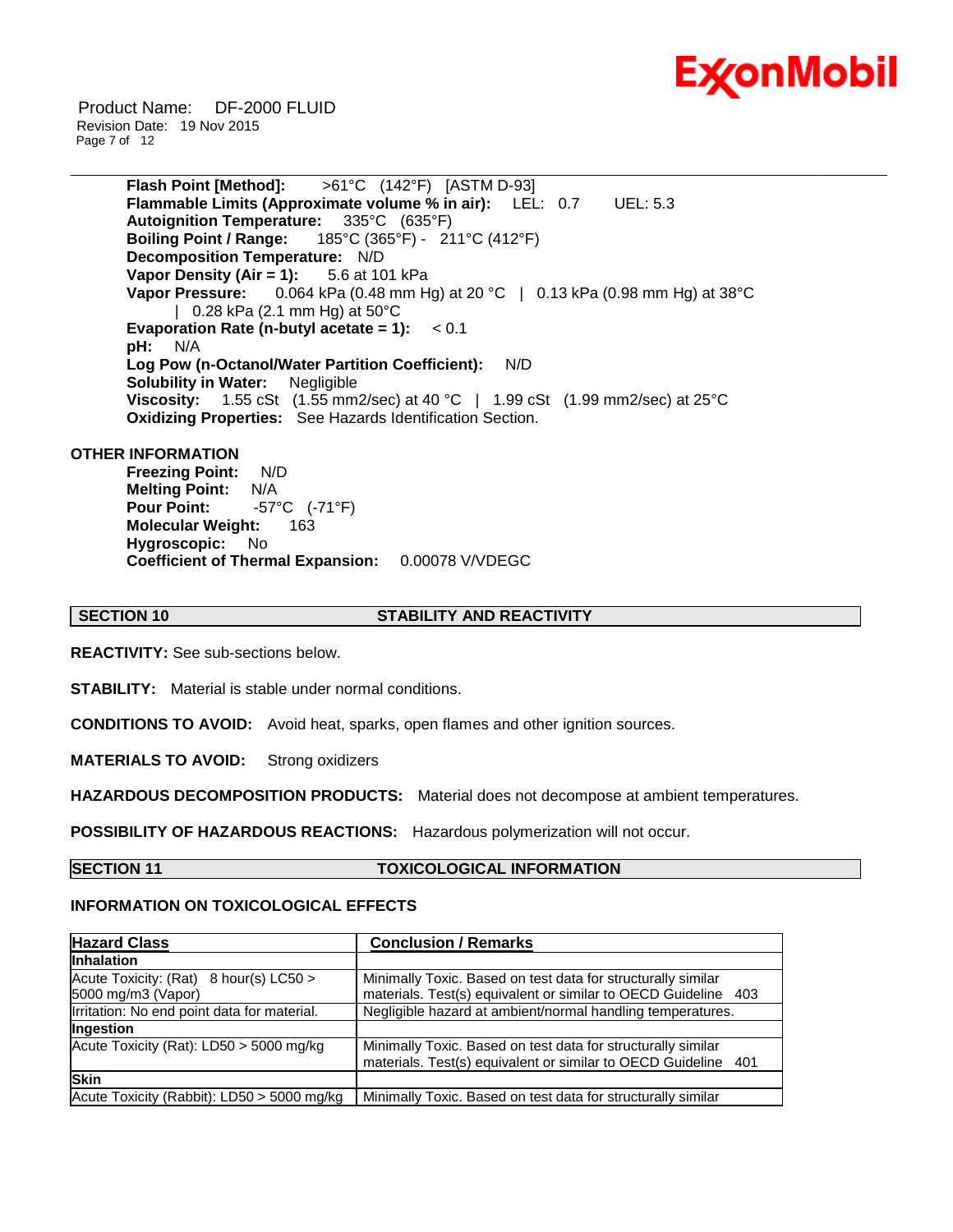

Product Name: DF-2000 FLUID Revision Date: 19 Nov 2015 Page 8 of 12

|                                                               | materials. Test(s) equivalent or similar to OECD Guideline 402                                                                                                                                   |
|---------------------------------------------------------------|--------------------------------------------------------------------------------------------------------------------------------------------------------------------------------------------------|
| Skin Corrosion/Irritation: Data available.                    | May dry the skin leading to discomfort and dermatitis. Based on<br>test data for structurally similar materials. Test(s) equivalent or<br>similar to OECD Guideline 404                          |
| Eye                                                           |                                                                                                                                                                                                  |
| Serious Eye Damage/Irritation: Data<br>available.             | May cause mild, short-lasting discomfort to eyes. Based on test<br>data for structurally similar materials. Test(s) equivalent or similar<br>to OECD Guideline 405                               |
| <b>Sensitization</b>                                          |                                                                                                                                                                                                  |
| Respiratory Sensitization: No end point data<br>for material. | Not expected to be a respiratory sensitizer.                                                                                                                                                     |
| Skin Sensitization: Data available.                           | Not expected to be a skin sensitizer. Based on test data for<br>structurally similar materials. Test(s) equivalent or similar to OECD<br>Guideline 406                                           |
| Aspiration: Data available.                                   | May be fatal if swallowed and enters airways. Based on<br>physico-chemical properties of the material.                                                                                           |
| Germ Cell Mutagenicity: Data available.                       | Not expected to be a germ cell mutagen. Based on test data for<br>structurally similar materials. Test(s) equivalent or similar to OECD<br>Guideline 471 473 474 476 478 479                     |
| Carcinogenicity: Data available.                              | Not expected to cause cancer. Based on test data for structurally<br>similar materials. Test(s) equivalent or similar to OECD Guideline<br>453                                                   |
| Reproductive Toxicity: Data available.                        | Not expected to be a reproductive toxicant. Based on test data for<br>structurally similar materials. Test(s) equivalent or similar to OECD<br>Guideline 414 421 422                             |
| <b>Lactation:</b> No end point data for material.             | Not expected to cause harm to breast-fed children.                                                                                                                                               |
| <b>Specific Target Organ Toxicity (STOT)</b>                  |                                                                                                                                                                                                  |
| Single Exposure: No end point data for<br>lmaterial.          | Not expected to cause organ damage from a single exposure.                                                                                                                                       |
| Repeated Exposure: Data available.                            | Not expected to cause organ damage from prolonged or repeated<br>exposure. Based on test data for structurally similar materials.<br>Test(s) equivalent or similar to OECD Guideline 408 413 422 |

\_\_\_\_\_\_\_\_\_\_\_\_\_\_\_\_\_\_\_\_\_\_\_\_\_\_\_\_\_\_\_\_\_\_\_\_\_\_\_\_\_\_\_\_\_\_\_\_\_\_\_\_\_\_\_\_\_\_\_\_\_\_\_\_\_\_\_\_\_\_\_\_\_\_\_\_\_\_\_\_\_\_\_\_\_\_\_\_\_\_\_\_\_\_\_\_\_\_\_\_\_\_\_\_\_\_\_\_\_\_\_\_\_\_\_\_\_\_

# **OTHER INFORMATION For the product itself:**

Vapor/aerosol concentrations above recommended exposure levels are irritating to the eyes and respiratory tract, may cause headaches, dizziness, anesthesia, drowsiness, unconsciousness and other central nervous system effects including death.

Prolonged and/or repeated skin contact with low viscosity materials may defat the skin resulting in possible irritation and dermatitis.

Small amounts of liquid aspirated into the lungs during ingestion or from vomiting may cause chemical pneumonitis or pulmonary edema. Care must be taken to ensure garments cleaned with solvents are completely dry before being worn. Drycleaning solvent not totally removed from adsorbent clothing (e.g., shoulder pads, waist bands, etc.) that remains in contact with the skin for prolonged periods may cause skin irritation including redness, swelling and possibly blistering.

# **The following ingredients are cited on the lists below:** None.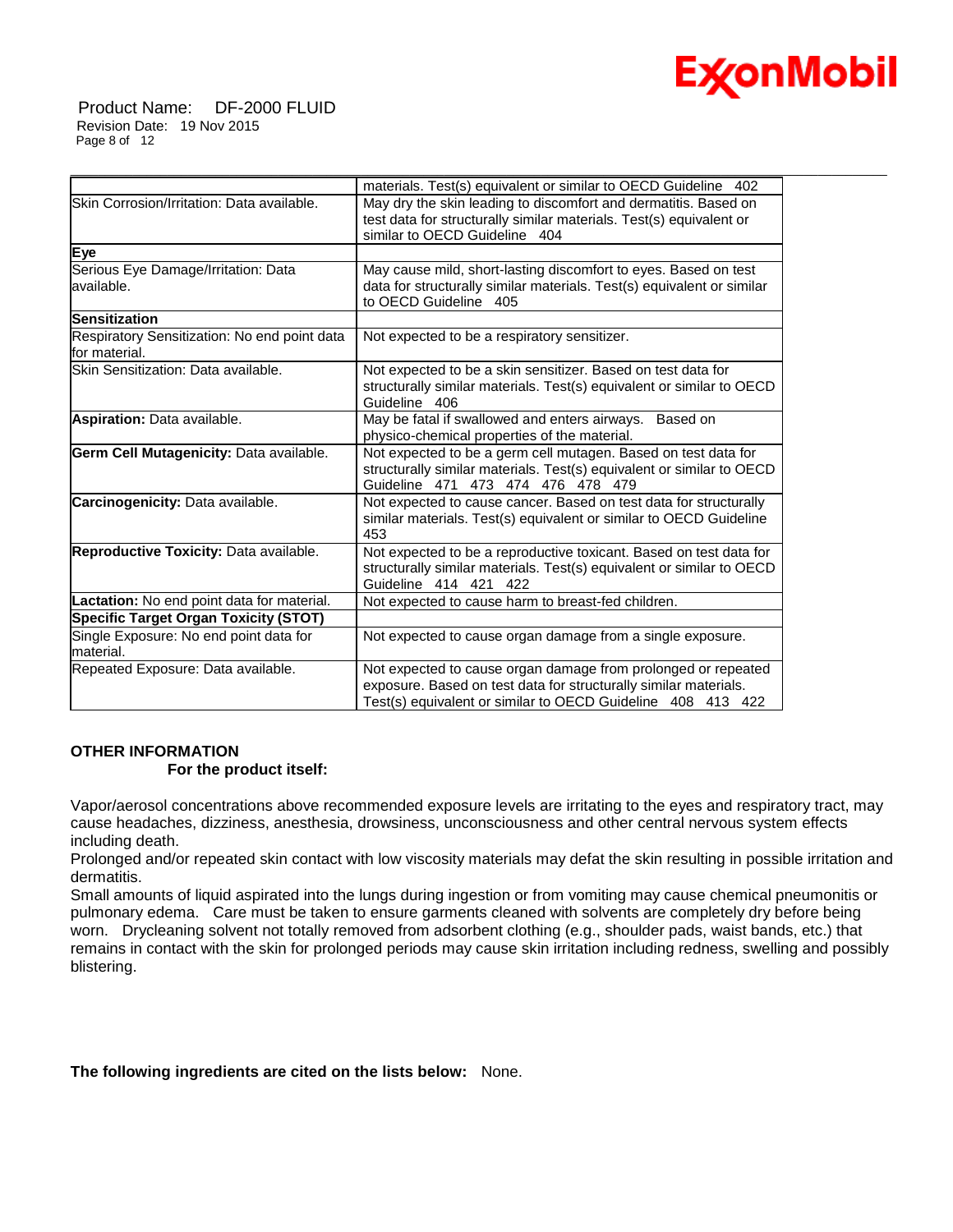

Product Name: DF-2000 FLUID Revision Date: 19 Nov 2015 Page 9 of 12

|                | --REGULATORY LISTS SEARCHED-- |                 |  |
|----------------|-------------------------------|-----------------|--|
| $1 =$ NTP CARC | $3 = IARC 1$                  | $5 = IARC 2B$   |  |
| $2 =$ NTP SUS  | $4 = IARC 2A$                 | $6 = OSHA CARC$ |  |

### **SECTION 12 ECOLOGICAL INFORMATION**

The information given is based on data available for the material, the components of the material, and similar materials.

#### **ECOTOXICITY**

 Material -- Not expected to be harmful to aquatic organisms. Material -- Not expected to demonstrate chronic toxicity to aquatic organisms.

# **PERSISTENCE AND DEGRADABILITY**

#### **Biodegradation:**

Material -- Expected to be readily biodegradable.

#### **Hydrolysis:**

Material -- Transformation due to hydrolysis not expected to be significant.

# **Photolysis:**

Material -- Transformation due to photolysis not expected to be significant.

#### **Atmospheric Oxidation:**

Material -- Expected to degrade rapidly in air

#### **OTHER ECOLOGICAL INFORMATION**

**VOC (EPA Method 24):** 6.401 lbs/gal

### **SECTION 13 DISPOSAL CONSIDERATIONS**

Disposal recommendations based on material as supplied. Disposal must be in accordance with current applicable laws and regulations, and material characteristics at time of disposal.

#### **DISPOSAL RECOMMENDATIONS**

Product is suitable for burning in an enclosed controlled burner for fuel value or disposal by supervised incineration at very high temperatures to prevent formation of undesirable combustion products.

#### **REGULATORY DISPOSAL INFORMATION**

RCRA Information: The unused product, in our opinion, is not specifically listed by the EPA as a hazardous waste (40 CFR, Part 261D), nor is it formulated to contain materials which are listed as hazardous wastes. It does not exhibit the hazardous characteristics of ignitability, corrositivity or reactivity and is not formulated with contaminants as determined by the Toxicity Characteristic Leaching Procedure (TCLP). However, used product may be regulated.

**Empty Container Warning** Empty Container Warning (where applicable): Empty containers may contain residue and can be dangerous. Do not attempt to refill or clean containers without proper instructions. Empty drums should be completely drained and safely stored until appropriately reconditioned or disposed. Empty containers should be taken for recycling, recovery, or disposal through suitably qualified or licensed contractor and in accordance with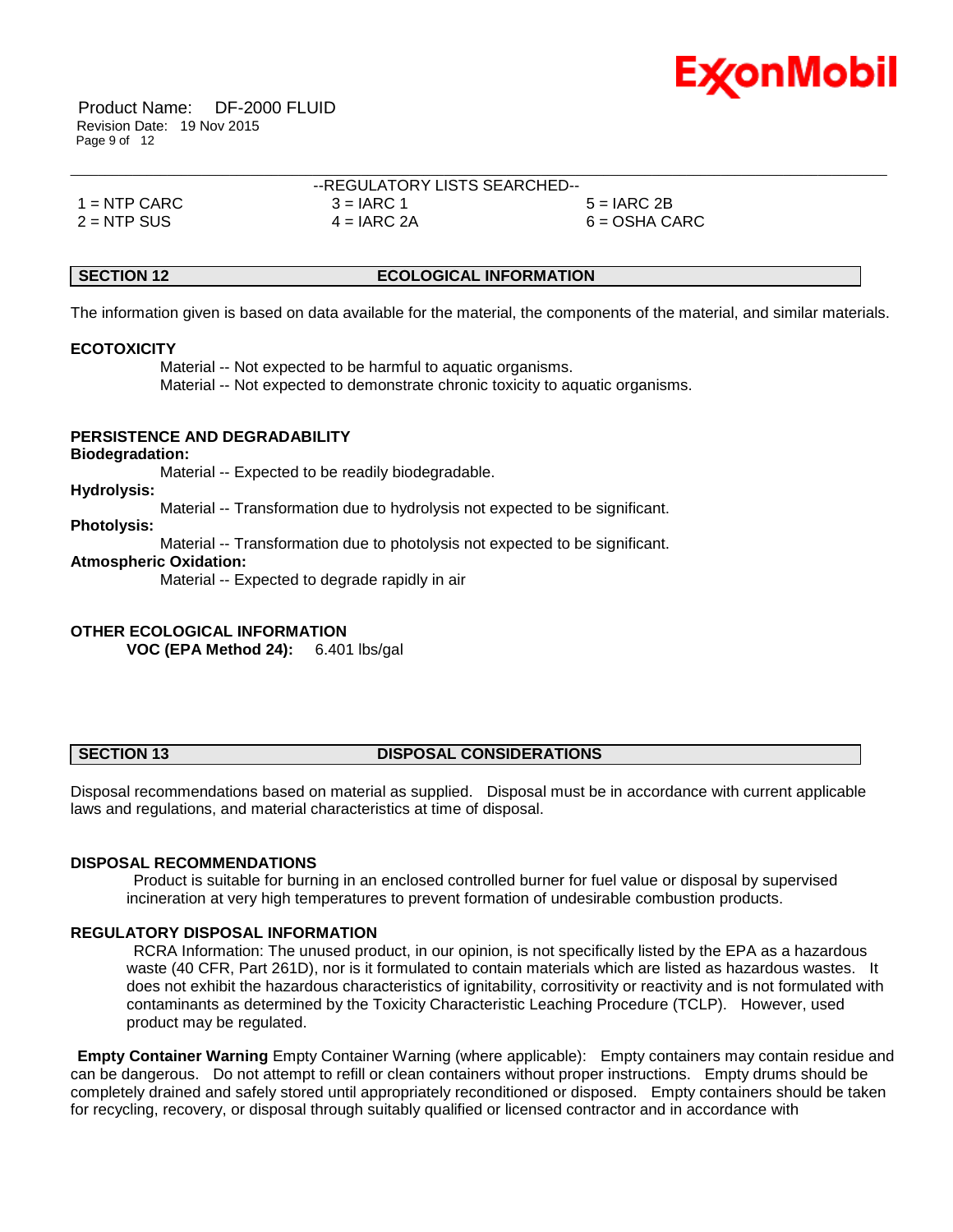

Product Name: DF-2000 FLUID Revision Date: 19 Nov 2015 Page 10 of 12

governmental regulations. DO NOT PRESSURISE, CUT, WELD, BRAZE, SOLDER, DRILL, GRIND, OR EXPOSE SUCH CONTAINERS TO HEAT, FLAME, SPARKS, STATIC ELECTRICITY, OR OTHER SOURCES OF IGNITION. THEY MAY EXPLODE AND CAUSE INJURY OR DEATH.

\_\_\_\_\_\_\_\_\_\_\_\_\_\_\_\_\_\_\_\_\_\_\_\_\_\_\_\_\_\_\_\_\_\_\_\_\_\_\_\_\_\_\_\_\_\_\_\_\_\_\_\_\_\_\_\_\_\_\_\_\_\_\_\_\_\_\_\_\_\_\_\_\_\_\_\_\_\_\_\_\_\_\_\_\_\_\_\_\_\_\_\_\_\_\_\_\_\_\_\_\_\_\_\_\_\_\_\_\_\_\_\_\_\_\_\_\_\_

### **SECTION 14 TRANSPORT INFORMATION**

**LAND (DOT)**

**Proper Shipping Name:** PETROLEUM DISTILLATES, N.O.S. **Hazard Class & Division:** COMBUSTIBLE LIQUID **ID Number:** 1268 **Packing Group:** III **ERG Number:** 128 **Label(s):** NONE **Transport Document Name:** UN1268, PETROLEUM DISTILLATES, N.O.S., COMBUSTIBLE LIQUID, PG III

Footnote: This material is not regulated under 49 CFR in a container of 119 gallon capacity or less when transported solely by land, as long as the material is not a hazardous waste, a marine pollutant, or specifically listed as a hazardous substance.

**LAND (TDG):** Not Regulated for Land Transport

**SEA (IMDG):** Not Regulated for Sea Transport according to IMDG-Code

**Marine Pollutant:** No

**AIR (IATA):** Not Regulated for Air Transport

**SECTION 15 REGULATORY INFORMATION** 

**OSHA HAZARD COMMUNICATION STANDARD:** This material is considered hazardous in accordance with OSHA HazCom 2012, 29 CFR 1910.1200.

**Listed or exempt from listing/notification on the following chemical inventories:** AICS, DSL, ENCS, IECSC, KECI, PICCS, TCSI, TSCA

**SARA 302:** No chemicals in this material are subject to the reporting requirements of SARA Title III, Section 302

**CERCLA:** This material is not subject to any special reporting under the requirements of the Comprehensive Environmental Response, Compensation and Liability Act (CERCLA). CERCLA petroleum exclusion applies for this product. Contact local authorities to determine if other reporting requirements apply.

**SARA (311/312) REPORTABLE HAZARD CATEGORIES:** Fire. Immediate Health. Delayed Health.

**SARA (313) TOXIC RELEASE INVENTORY:** This material contains no chemicals subject to the supplier notification requirements of the SARA 313 Toxic Release Program.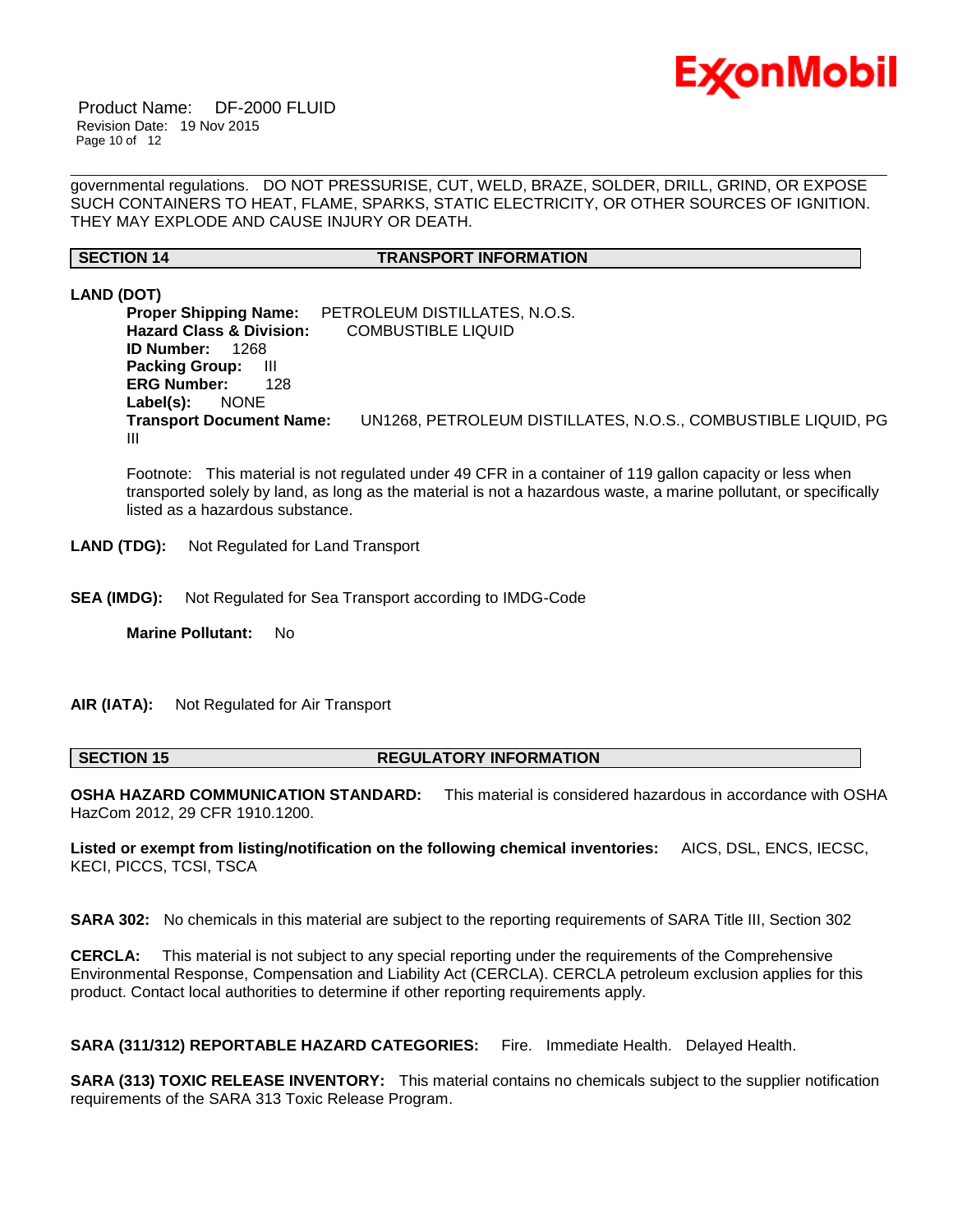

#### **The following ingredients are cited on the lists below:**

| <b>Chemical Name</b>        | <b>CAS Number</b> | <b>List Citations</b> |
|-----------------------------|-------------------|-----------------------|
| NAPHTHA (PETROLEUM),        | 64742-48-9        | 4. 16. 17. 18         |
| <b>I</b> HYDROTREATED HEAVY |                   |                       |

\_\_\_\_\_\_\_\_\_\_\_\_\_\_\_\_\_\_\_\_\_\_\_\_\_\_\_\_\_\_\_\_\_\_\_\_\_\_\_\_\_\_\_\_\_\_\_\_\_\_\_\_\_\_\_\_\_\_\_\_\_\_\_\_\_\_\_\_\_\_\_\_\_\_\_\_\_\_\_\_\_\_\_\_\_\_\_\_\_\_\_\_\_\_\_\_\_\_\_\_\_\_\_\_\_\_\_\_\_\_\_\_\_\_\_\_\_\_

# --REGULATORY LISTS SEARCHED--

| 1 = ACGIH ALL  | $6 = TSCA 5a2$     | $11 = CA$ P65 REPRO | $16 = MN$ RTK |
|----------------|--------------------|---------------------|---------------|
| $2 = ACGIH A1$ | $7 = TSCA5e$       | $12$ = CA RTK       | $17 = NJ RTK$ |
| $3 = ACGH A2$  | $B = TSCA6$        | $13 = IL$ RTK       | $18 = PA RTK$ |
| $4 = OSHA Z$   | $9 = TSCA 12b$     | $14 = LA RTK$       | $19 = R1 RTK$ |
| $5 = TSCA4$    | $10 = CA$ P65 CARC | $15 = M1293$        |               |

Code key: CARC=Carcinogen; REPRO=Reproductive

|  | <b>SECTION 16</b> | <b>OTHER INFORMATION</b> |
|--|-------------------|--------------------------|
|--|-------------------|--------------------------|

 $N/D = Not determined$ ,  $N/A = Not$  applicable

# **KEY TO THE H-CODES CONTAINED IN SECTION 3 OF THIS DOCUMENT (for information only):**

H227: Combustible liquid; Flammable Liquid, Cat 4

H304: May be fatal if swallowed and enters airways; Aspiration, Cat 1

# **THIS SAFETY DATA SHEET CONTAINS THE FOLLOWING REVISIONS:**

Revision Changes:

Section 01: Company Mailing Address information was modified.

Section 05: Hazardous Combustion Products information was modified.

Section 15: National Chemical Inventory Listing information was modified.

Section 15: Community RTK - Header information was modified.

Section 14: Marine Pollutant information was modified.

Hazard Not Otherwise Classified information was modified.

Section 01: Company Mailing Address information was added.

Section 01: Company Mailing Address information was added.

Section 16: Revision Information - Implementation of GHS requirements phrase. information was deleted.

-----------------------------------------------------------------------------------------------------------------------------------------------------

The information and recommendations contained herein are, to the best of ExxonMobil's knowledge and belief, accurate and reliable as of the date issued. You can contact ExxonMobil to insure that this document is the most current available from ExxonMobil. The information and recommendations are offered for the user's consideration and examination. It is the user's responsibility to satisfy itself that the product is suitable for the intended use. If buyer repackages this product, it is the user's responsibility to insure proper health, safety and other necessary information is included with and/or on the container. Appropriate warnings and safe-handling procedures should be provided to handlers and users. Alteration of this document is strictly prohibited. Except to the extent required by law, re-publication or retransmission of this document, in whole or in part, is not permitted. The term, "ExxonMobil" is used for convenience, and may include any one or more of ExxonMobil Chemical Company, Exxon Mobil Corporation, or any affiliates in which they directly or indirectly hold any interest.

-----------------------------------------------------------------------------------------------------------------------------------------------------